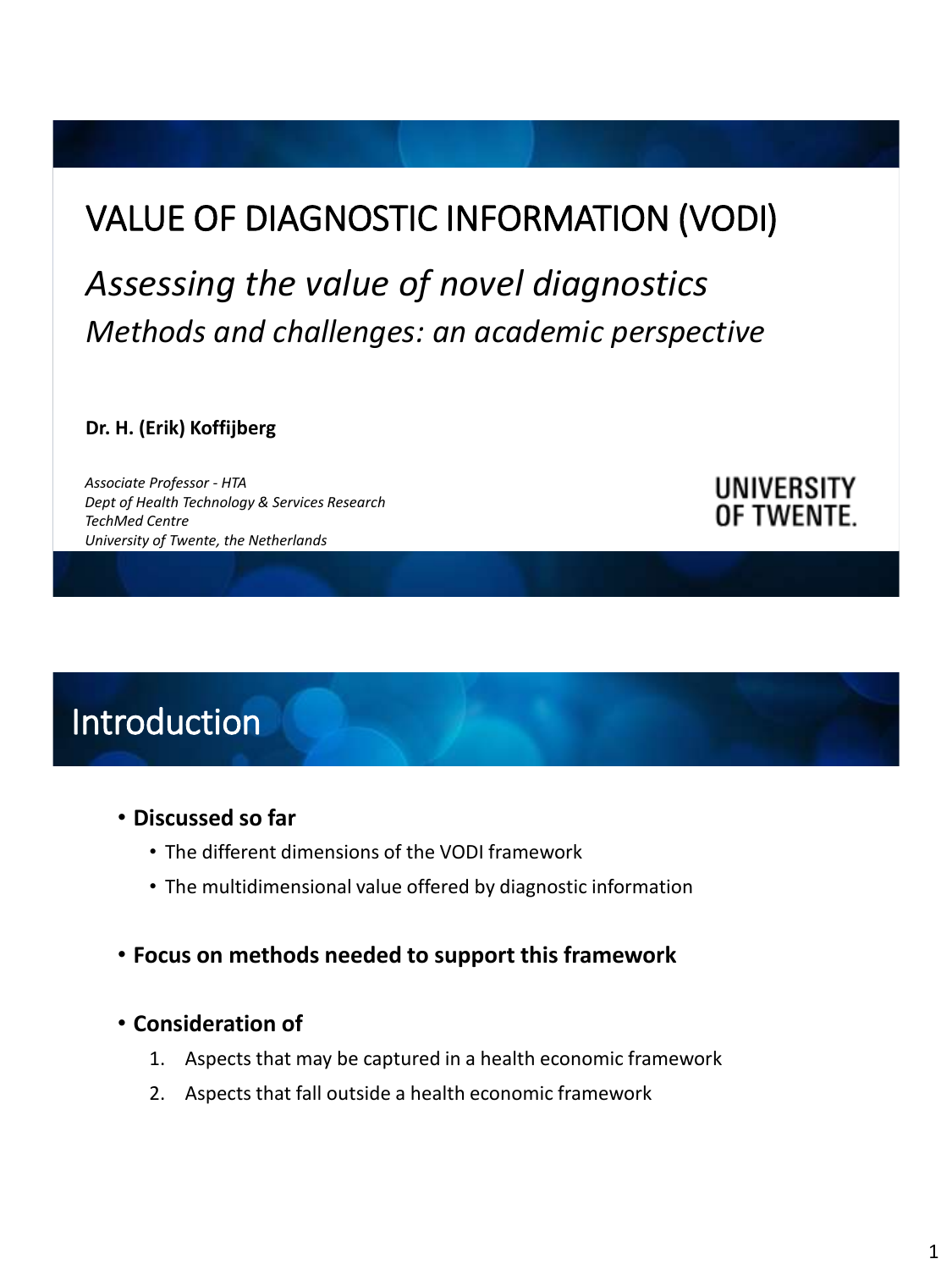# Aspects in a health economic framework

- Often aspects are not included in health economic analyses or models because
	- Evidence is lacking
	- Inclusion of all aspects increases model complexity
	- Researchers may not be aware of all relevant aspects
- Exclusion may be on purpose and may be justified
	- But restricts the scope of the value assessment

# Aspects in a health economic framework

- Recent checklist: many aspects *can* be captured in a HE framework\*
	- Based on scoping review and consensus process
	- Set of 44 items in 6 major categories across the entire pathway



[The AGREEDT Checklist.](https://www.ncbi.nlm.nih.gov/pubmed/30248275) **Kip MMA et al**. Med Decis Making. 2018 Oct;38(7):778-788.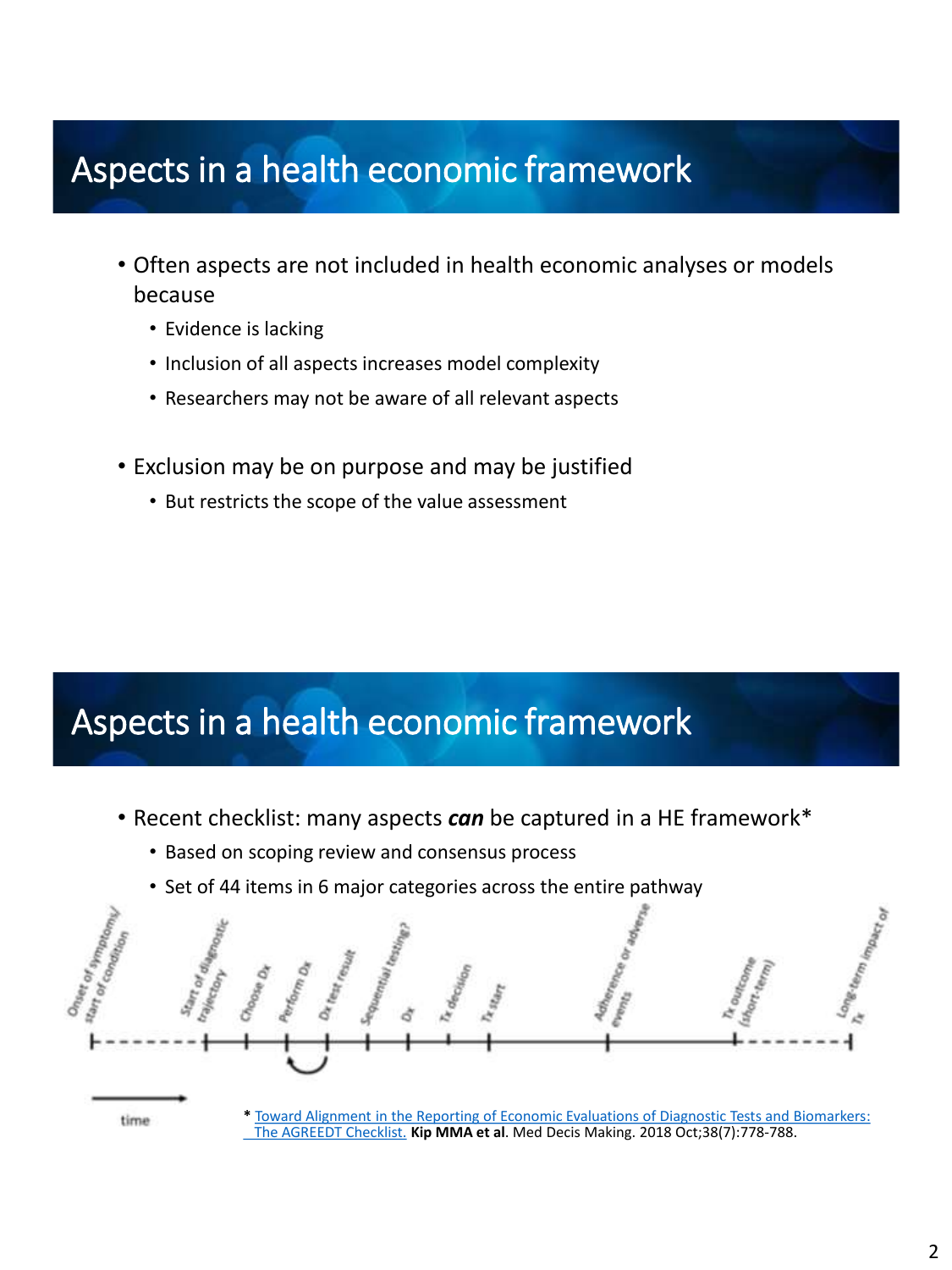## Aspects in a health economic framework

- **Examples of items included in (almost) all evaluations (n=63)**
	- Costs of the diagnostic test(s) *(n=62)*
	- Test performance (sensitivity/specificity/NPV/PPV) *(n=62)*
	- Impact of the test on selecting the patient management strategy *(n=56)*
- **Examples of items included in only a few evaluations (n=63)**
	- Choice for test based on implicit (shared) decision-making *(n=13)*
	- Choice cut-off value of test *(n=5)*
	- Impact of incidental findings *(n=2)*
	- Patient's adherence to treatment *(n=14)*

## Aspects outside a health economic framework

- **Many examples of aspects not included in health economic framework** 
	- Value of knowing, planning value
	- Tax revenues from more healthy and working citizens
	- Burden of disease on families and relatives

#### • **Wider evaluation scope necessary**

• Link to existing methods to deal with multi-dimensional outcomes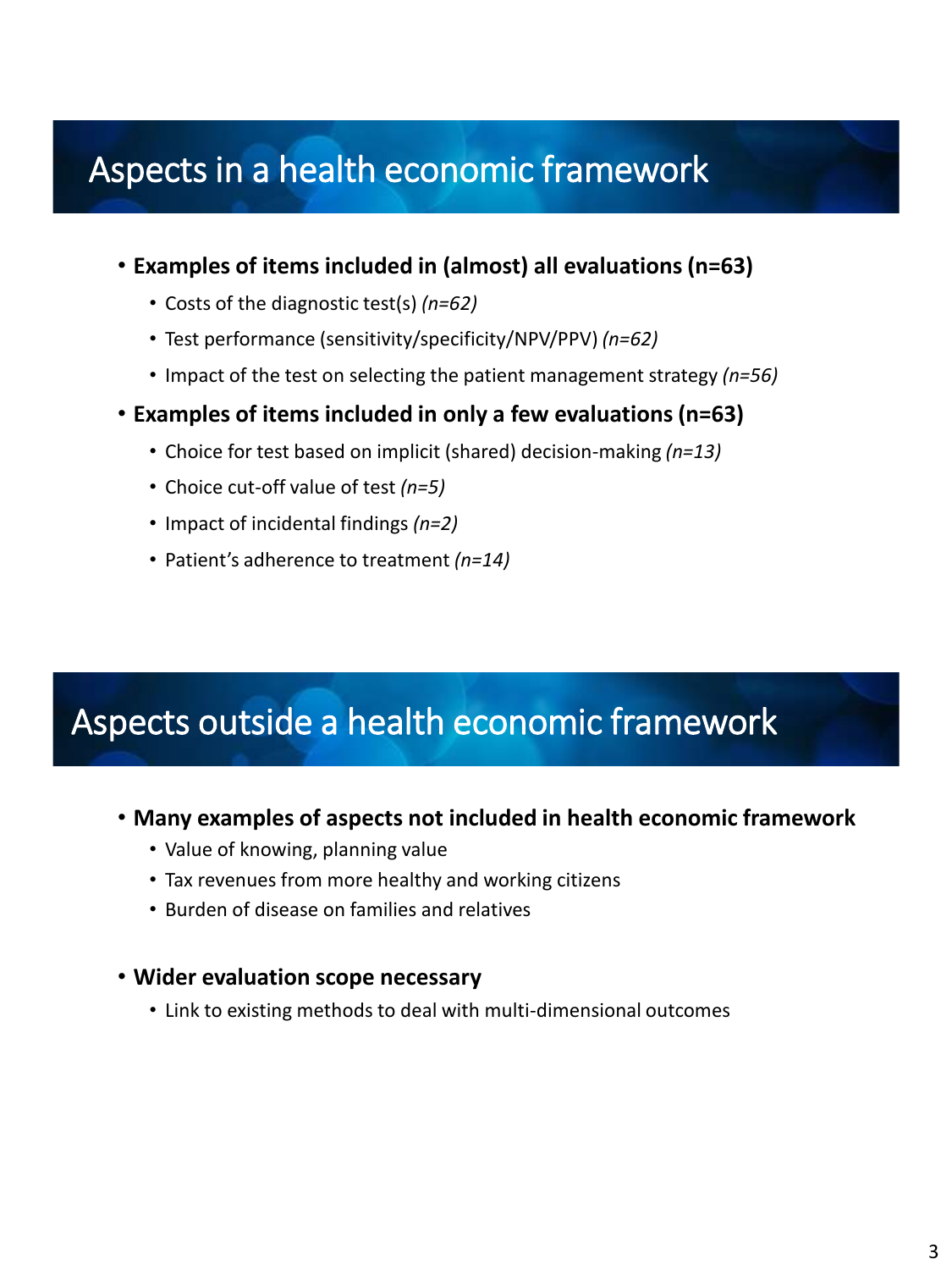### Aspects outside a health economic framework

- **Social Cost-Benefit Analysis**
	- **Includes non-health impact of policies, includes inter-sectorial effects**
	- **Data intense analysis, hard to express all consequences in monetary terms**
- **Multi-Criteria Decision Analysis**
	- **Can capture any number of outcome dimensions/criteria**
	- **Requires criteria weights for aggregation**
- **Distributional CEA (concept)**
	- **Introduces dual objectives into the health economic evaluation**
	- **Describes the the value judgments necessary to perform trade-offs**
	- **Requires a underlying/pre-defined utility function**

### Aspects outside a health economic framework

• **Social Cost-Benefit Analysis**

National, domain specific, guidelines and reference prices (Example: de Wit et al, RIVM Report 2016-0065, 2016)

• **Multi-Criteria Decision Analysis**

ISPOR MCDA Good Practice Guidelines "Advance" Value Framework for Medicines (Angelis & Kanavos, SSM, 2017)

• **Distributional CEA**

Tutorial and illustration on trade-off between objectives (Asaria et al. Health Econ. 2015 & Med Decis Making, 2016)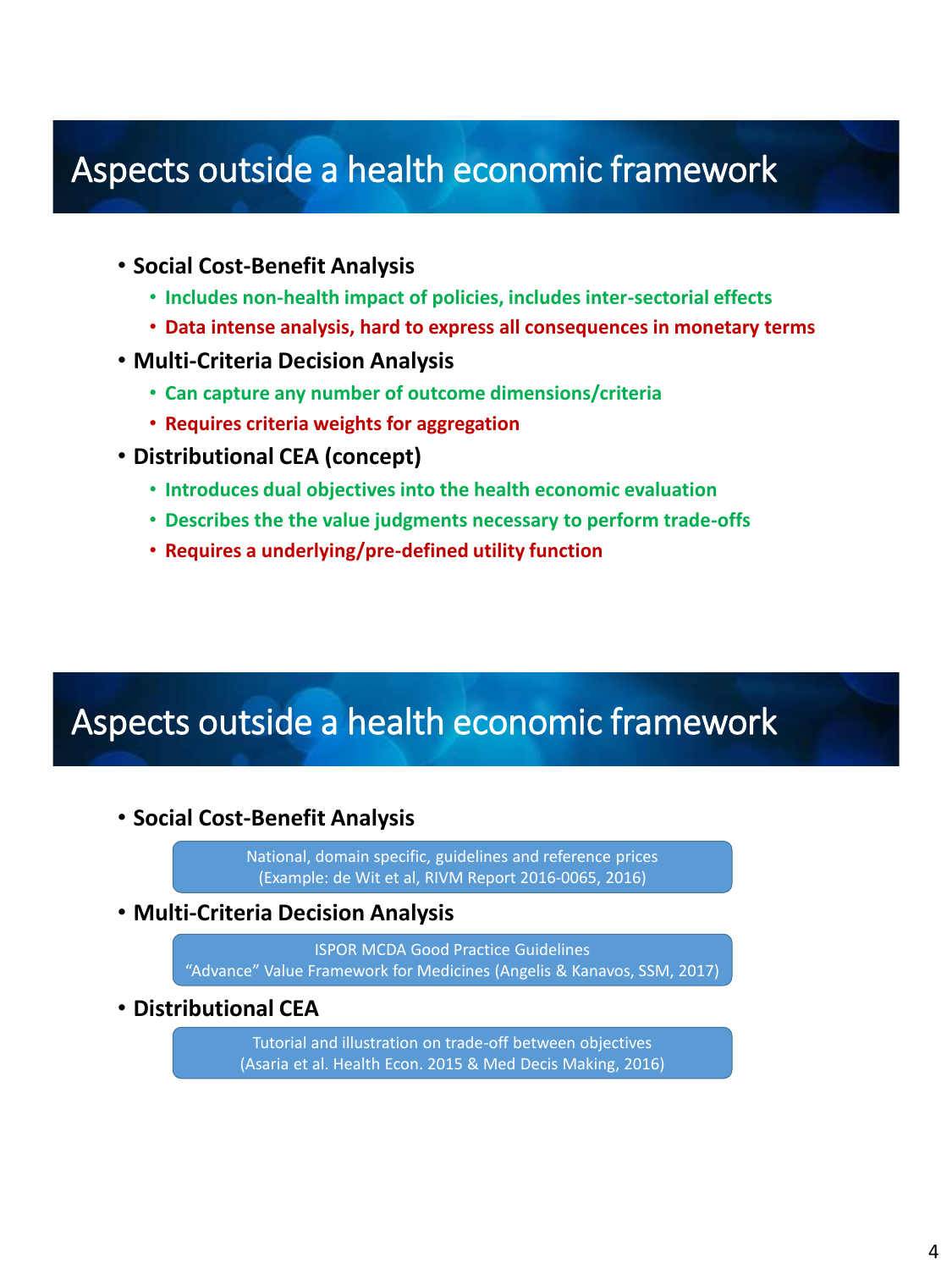# Collecting evidence

- **Practical feasibility**
	- Budget and time for evaluating new diagnostic tests is limited
	- Not all aspects / dimensions are likely equally relevant to every new test
	- Aspect studied determines the optimal study design
	- Some aspects may be hard to measure and quantify accurately
- Prioritization of aspects to study and quantify is needed
	- Based on contribution of aspects to the overall value of the test<br>
	TORIANTY

# Collecting evidence

- **Feasible with Value of Information Analysis\***
	- **Also outside a health economic context for outcomes other than cost/QALY**
		- **McKenna C. et al. J Clin Epidemiol. 2016. & Claxton et al. BMJ. 2015**
	- **Also for complex model based analyses when using approximations**
		- **Jalal et al. Med Decis Making. 2018, Heath et al. Med Decis Making. 2017, Strong et al. Value Health. 2015.**
	- **Requires some technical expertise**

*\* Two ISPOR Value of Information Taskforce Reports are forthcoming (early 2019) Report 1 describes the relevance and application of VOI analysis, report 2 the technical aspects of VOI analysis.*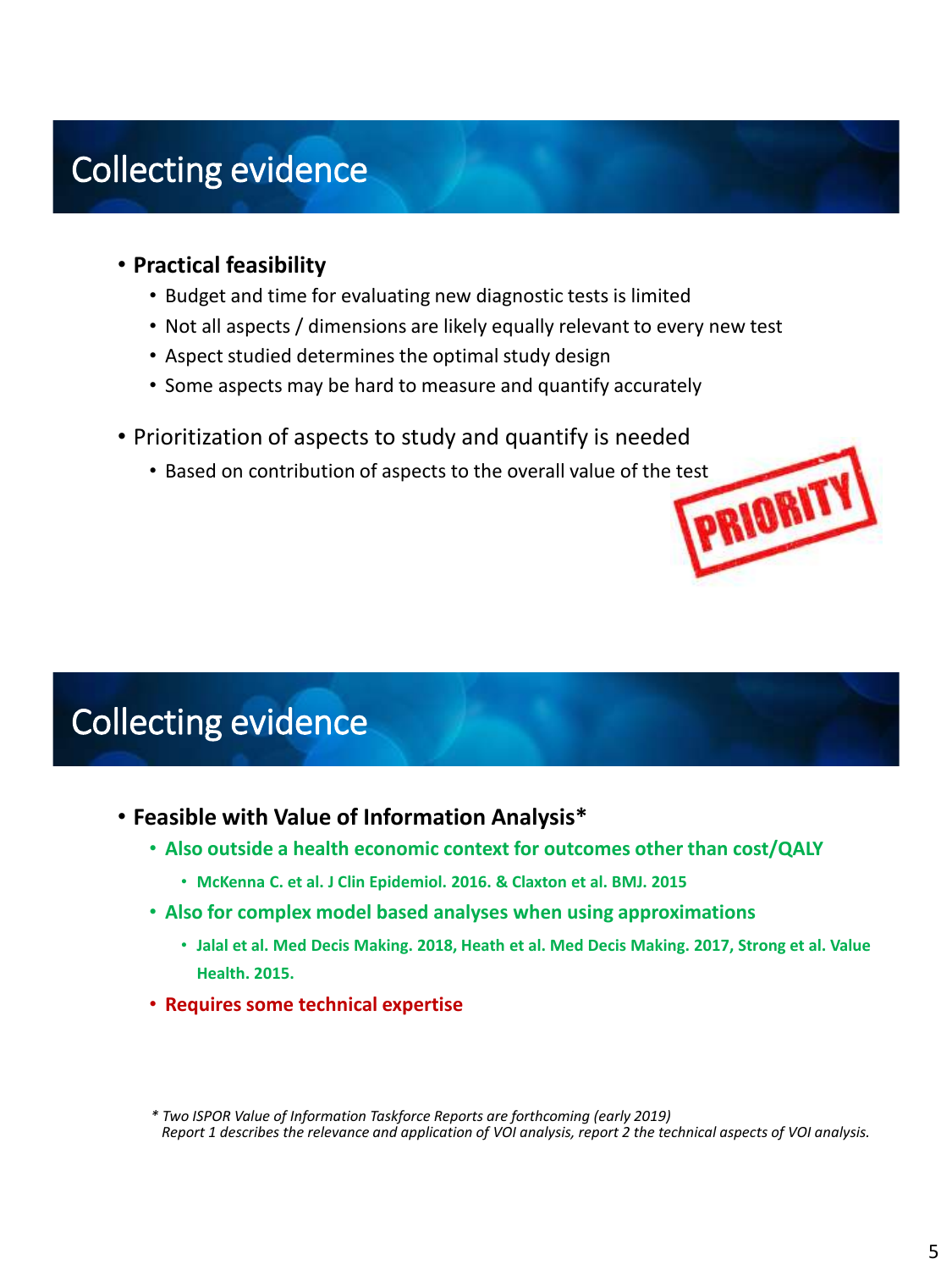## Evaluating evidence

- **Existing guidance on evidence synthesis, on modelling (if applicable), and on reporting (ISPOR, Cochrane, ...)** 
	- Too much to mention....transparency and justification of
		- Included and excluded aspects
		- Metrics used to evaluate aspects
		- Included evidence, and reporting of the quality of evidence
		- The methods used for evidence synthesis and analysis
		- Full description of the model (if applicable) justification of modelling choices and structure
		- $\bullet$  ....

# Overview of methods

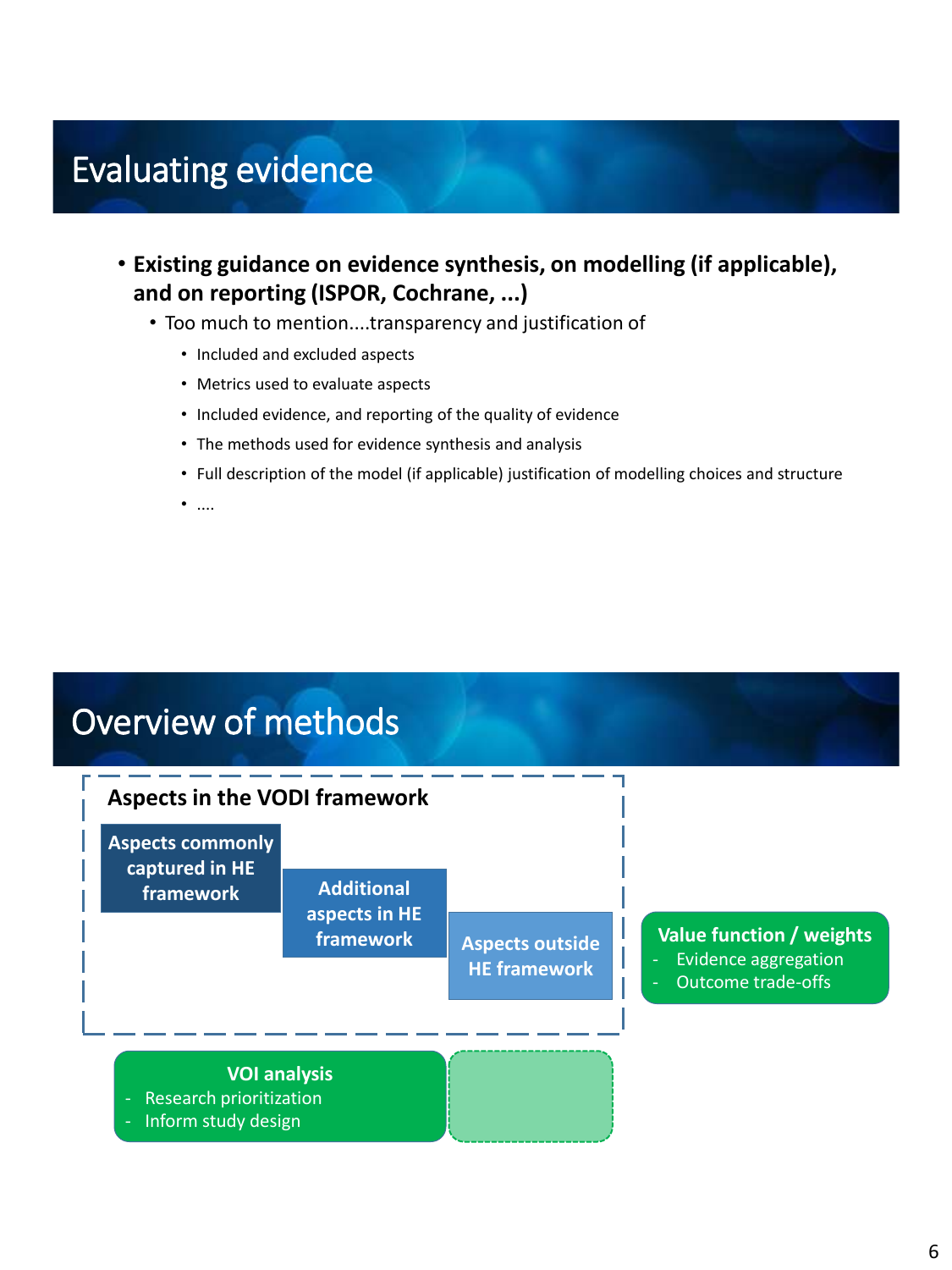

### **Discussion**

#### • **Challenges for manufacturers**

- Prioritizing research on test impact
- Measuring test impact

#### • **Challenges for decision makers**

• Formal and transparent incorporation of aspects not in the standard health economic framework into policy making



Multidimensional<br>evidence-based value evidence-based valueMultidimensional